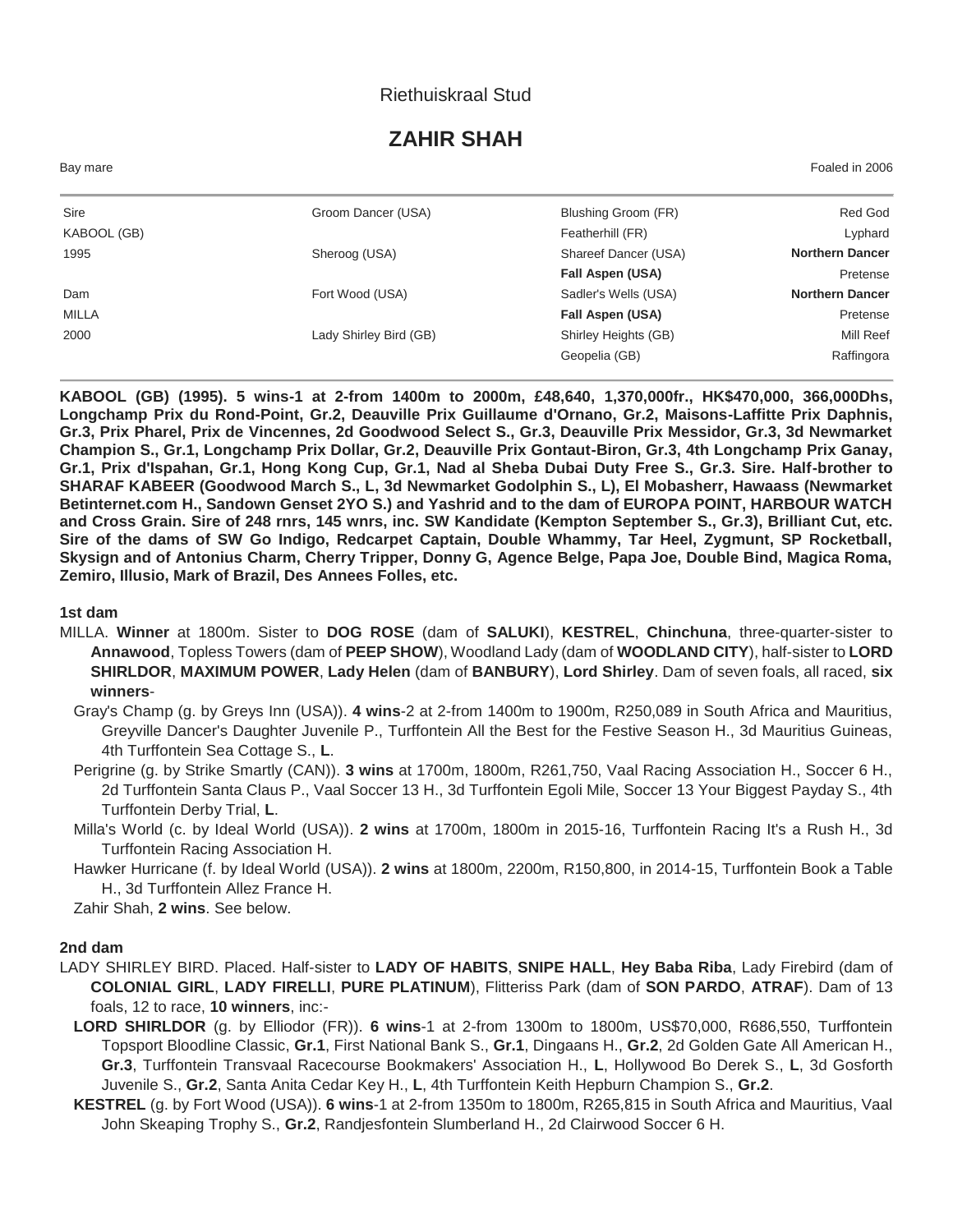- **DOG ROSE** (f. by Fort Wood (USA). **5 wins**-1 at 2-from 1300m to 2000m, R469,225, Gosforth Park Fillies Guineas, **Gr.2**, 2d Kenilworth Paddock S., **Gr.1**, 3d Turffontein South African Fillies Classic, **Gr.2**, South African Oaks, **Gr.2**, Empress Club S., **Gr.2**, Gosforth Jacaranda H., **Gr.3**. Dam of-
	- **SALUKI** (Dubai Destination). **5 wins** from 1400m to 2200m, R425,625, Greyville Schweppes H., **Gr.3**, Kenilworth Gold Circle Welcomes the World in 2010 H., 2d Greyville Schweppes H., **Gr.3**.
	- Colchium. **Winner** at 2, 2d Goodwood Turftv H. Dam of-
	- **Smart Colleen** (Strike Smartly). **2 wins** at 1000m, Kenilworth National Womens' Day P., 3d Kenilworth Stormsvlei Mile, **L**.
- **MAXIMUM POWER** (g. by Elevation). **8 wins**-1 at 2-from 1000m to 1600m, R247,575 in South Africa and Mauritius, Vaal Bookmakers' H., **L**, Turffontein Transvaal Racecourse Bookmakers' Association H., **L**, 2d Turffontein Transvaal Tattersalls Bookmakers' Association H., **L**, Vaal Administrator's H., **L**, 3d Gosforth Park 4YO Colts & Geldings H., **L**, 4th Turffontein John Skeaping Trophy S., **Gr.2**.
- **Chinchuna** (f. by Fort Wood (USA)). **4 wins**-1 at 2-from 1400m to 2000m, R249,600, Turffontein Samsung H., 3d Gosforth Gauteng Fillies Guineas, **Gr.1**, Challenge S., **Gr.2**. Dam of-
- **Chindit** (Strike Smartly). **2 wins** at 1200m, 1600m, R161,075, 2d Kenilworth Politician S., **L**, 3d Clairwood Patcon H.
- Jaguar. **7 wins** from 1400m to 1800m, R424,400, to 2015-16, Griqualand Kimberley Classic, 2d Griqualand Flamingo Park H., 3d Griqualand Kimberley 1400, Itsarush.co.za S.
- **Lady Helen** (m. by Stage Colony (USA)). **3 wins**-2 at 2-at 1400m, 1800m, R257,200, 2d Turffontein South African Oaks, **Gr.2**, Newmarket TC South African Oaks Trial H., **Gr.3**, Vaal Viljoensdrif H., **L**. Dam of-
	- **BANBURY** (Horse Chestnut). **2 wins**-1 at 2-at 1200m, 1600m, R297,625, to 2014-15, Turffontein Fillies Mile, **Gr.3**, 2d Clairwood SNA Consulting Engineers Juvenile P., Greyville Sweidan and Co P., 3d Turffontein Lodge Athol Memorial Race P., 4th Greyville Thekwini S., **Gr.1**.
	- Topless Towers. **Winner** at 1600m. Dam of-
	- **PEEP SHOW** (Ideal World). **5 wins**-1 at 2-from 1400m to 1600m, R460,200, to 2015-16, Vaal Supreme Fillies S., **L**, Racing Association S., Racing. It's a Rush Fillies H., Racing Association P., 2d Vaal Queen of the Sand H., **L**, Book a Table H., Racing It's a Rush H., 3d Vaal Racing It's a Rush S., Turffontein Racing It's a Rush P.
- **Lord Shirley** (g. by Home Guard (USA)). **2 wins** at 1000m, 2d Turffontein First Corp Sprint, **Gr.3**.
- Clair Anne (f. by Gallic League (IRE)). **Winner** at 1300m. Dam of-
- **Annawood** (Fort Wood). **3 wins** from 1600m to 1950m, R195,880, 2d Clairwood Gold Circle Oaks, **Gr.2**, 4th Greyville Flamboyant S., **Gr.3**.
- Coronet Peak. **6 wins** at 1100m, 1200m, S\$380,300, to 2015, Singapore TC Benchmark 83 H., Kranji C S., Class 4 H.-3 times, 2d Singapore TC Open H., Kranji C S., Initiation P., Open H., Class 3 H.-3 times, Benchmark 67 H., 3d Singapore TC Benchmark 83 H., Kranji C S.
- Talana Hill. **6 wins** from 1300m to 2000m, R262,350, Turffontein Rutland Arms H.
- My Revenge (f. by Stage Colony (USA)). Unraced. Dam of-

Icy Thunder. **Winner** at 2. Dam of-

**King of Chaos** (A. P. Arrow). **2 wins** at 2, R410,050, in 2014-15, 3d Fairview Champion Juvenile Cup, **Gr.3**, East Cape Derby, **Gr.3**, Turffontein Ready to Run Cup.

#### **3rd dam**

- **Geopelia**, *by Raffingora (GB)*. **6 wins**-3 at 2-at 5f, 3d Goodwood King George S., **Gr.3**, Beverley Hilary Needler Trophy, **L**. Dam of 9 foals, all raced, **6 winners**, inc:-
	- **LADY OF HABITS** (Habat). **6 wins** to 1200m, Gosforth Thorn Sprint H., **Gr.3**, 2d Gosforth Computaform Sprint S., **Gr.1**. Dam of-

Midways Habits. **4 wins** at 1000m, 1200m. Dam of-

- Royal Habit. Raced once. Dam of-
	- **ENGLISH GARDEN** (Camden Park). **4 wins**-1 at 2-at 1600m, 1800m, R2,076,540, Turffontein South African Classic, **Gr.1**.
- **SNIPE HALL** (Crofthall). **4 wins** at 2, Newmarket Empress S., **L**, 2d Royal Ascot Queen Mary S., **Gr.3**. Producer.

**Hey Baba Riba** (Formidable). **4 wins**-1 at 2-at 1200m in GB and Malaysia, 3d Penang Sprint Trophy, **L**.

Lady Firebird. **2 wins** at 1000m. Dam of-

- **COLONIAL GIRL** (Stage Colony). Champion Older Female Stayer in South Africa in 2000-01. **7 wins** from 1600m to 3200m, R580,000, Greyville Gold Cup, **Gr.1**. Dam of-
	- **PEGGY JAY** (Jay Peg). **4 wins** from 1800m to 2450m, R510,850, in 2015-16, Turffontein Jacaranda H., **Gr.3**, 3d Turffontein South African Oaks, **Gr.2**.

**LADY FIRELLI** (Elliodor). **5 wins** from 1300m to 1700m, Gosforth Park Fillies S., **Gr.3**. Producer.